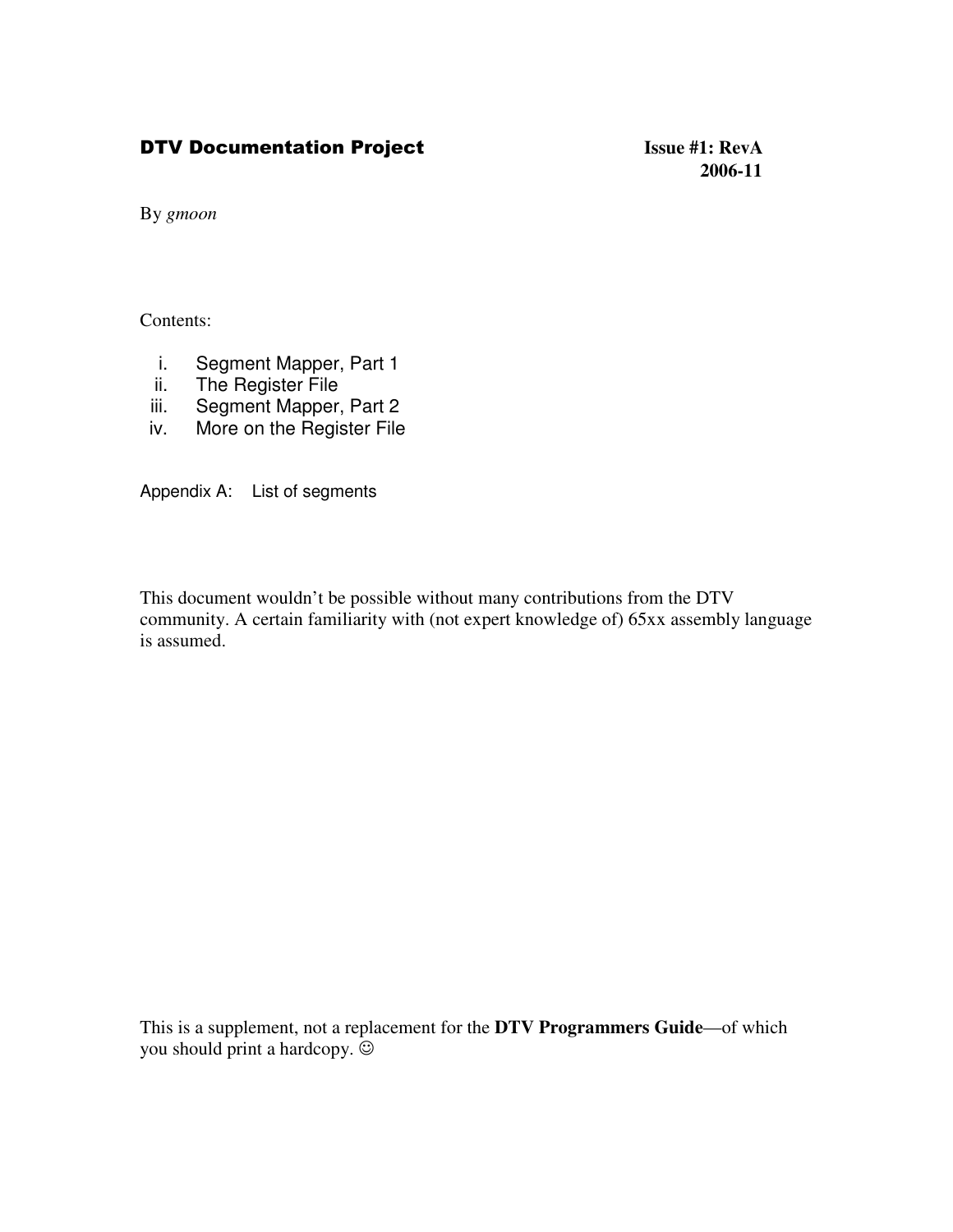## **Segment Mapper, Part 1**

The *Segment Mapper* is used to map memory blocks, including those with addresses greater than 64K, into a location usable by the 65xx processor. The base 64K addressing space (\$0000-\$FFFF, all that the processor can 'see') is split into four 16K *banks*, each of which can be mapped separately.

| <b>65xx addressing space:</b> | \$0000-\$FFFF     | 0-65535                 |
|-------------------------------|-------------------|-------------------------|
| DTV total memory:             | \$000000-\$1FFFFF | 0-2097151 (2 megabytes) |

Layout of *Segment Banks*:

| <b>Bank#</b> | 65xx addr            | reg#          |
|--------------|----------------------|---------------|
| <b>BankO</b> | \$0000-\$3FFF        | <b>REG 12</b> |
| <b>Bank1</b> | \$4000-\$7FFF        | <b>REG 13</b> |
| Bank2        | \$8000-\$BFFF        | <b>REG 14</b> |
| Bank3        | <b>\$C000-\$FFFF</b> | <b>REG 15</b> |

Altering the value of a *Segment Bank* register (Column 3), effectively "remaps" a *different* block of memory into the associated 65xx addressing space (Column 2).

There are **128 possible segment mappings** per register, each 16K, counting from zero.

### *Important Note:*

**All memory accesses use the base 65xx \$0000-\$FFFF 16-bit addressing space.** (There are exceptions, such as DMA or blitter. But they don't use the 65xx addressing modes.)

Each of the *segment banks* can be 'filled'with the image of RAM (or ROM) that lie anywhere within the larger addressing scheme. The processor doesn't go UP to access that memory (it can't) --the segment mapper brings the high memory DOWN, 'mapping'it into the standard addressing space.

*Segment Banks* are a separate concept from *segments*--banks are fixed, always in the same location in base 65xx memory. *Segments* (the memory itself) are swapped in-andout of those banks. Both are 16K in size, as the bank is designed to hold the segment. When the *Segment Mapper* is set correctly, high memory simply 'appears' (remapped) in one of the four 16K banks. For the duration of the remap, that lower memory **IS** the high memory.

Think of the *banks* as 'virtual ports', and the *segments* as 'virtual cartridges'of RAM or ROM.

The banks are always set to a segment: the default mapping is \$00, \$01, \$10  $\&$  \$11-- or  $Bank0 = $0000$ ,  $Bank1 = $4000$ ,  $Bank2 = $8000$ , etc.... In theory, you could map the same 16K segment into all four banks. Not that you ever would.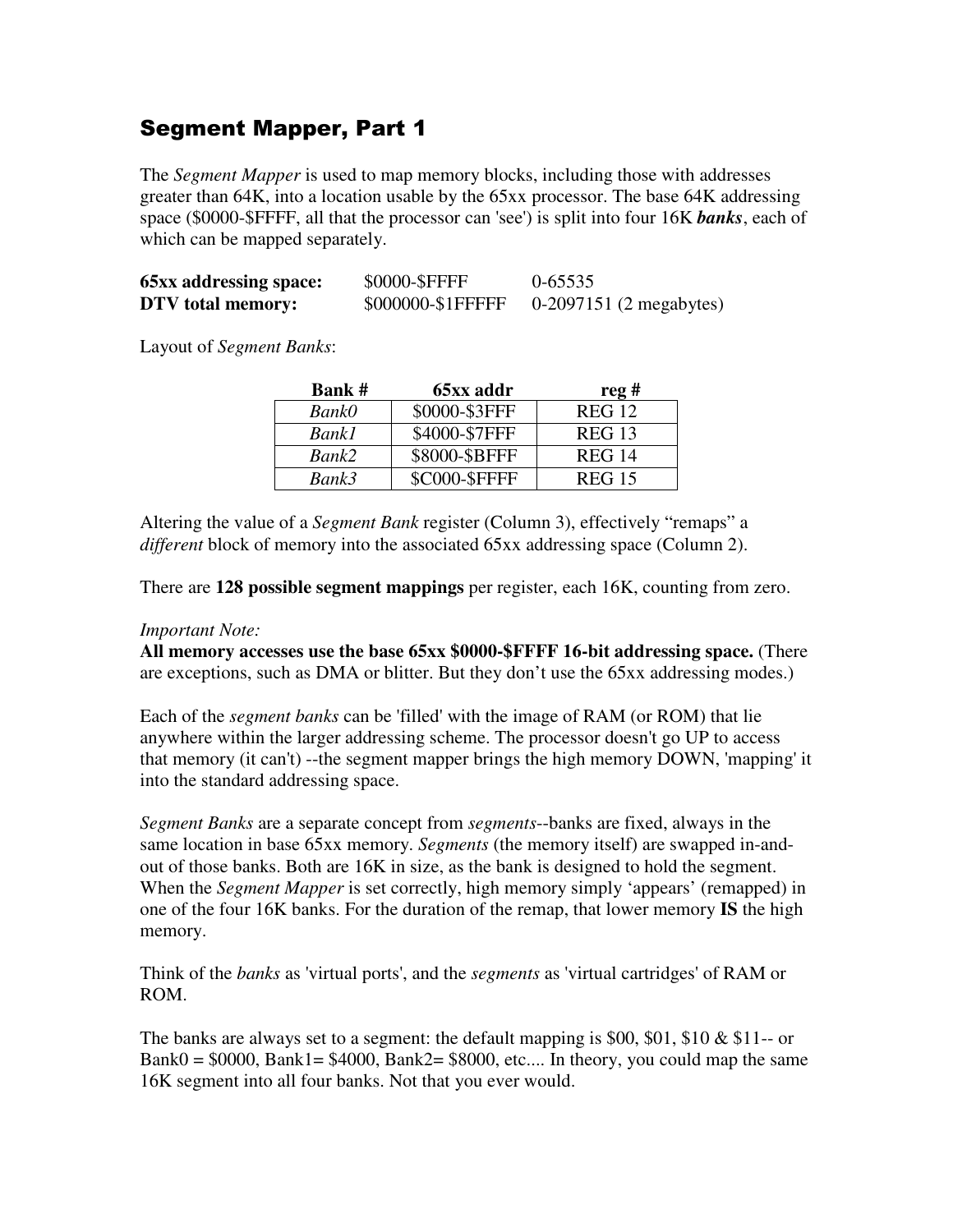All the standard opcodes for the 65xx will work within the remapped segments. Code couldn't execute in high memory unless it were remapped low—the addressing modes of the 65xx couldn't handle the 24 bit addresses. Without the *Segment Mapper*, the processor essentially couldn't 'touch' that memory.

As noted, the DMA or blitter could access that memory—but they are 'outside' of the functional 65xx processor.



### Illus  $1.1$ )

*An image of the Segment Banks, all banks set to default except* Bank1*, mapped to segment #\$0A, the memory segment @ \$28000.*

*With this mapping, a PEEK at \$4000 would PEEK the memory at \$28000. POKEing \$4001 would POKE \$28001.*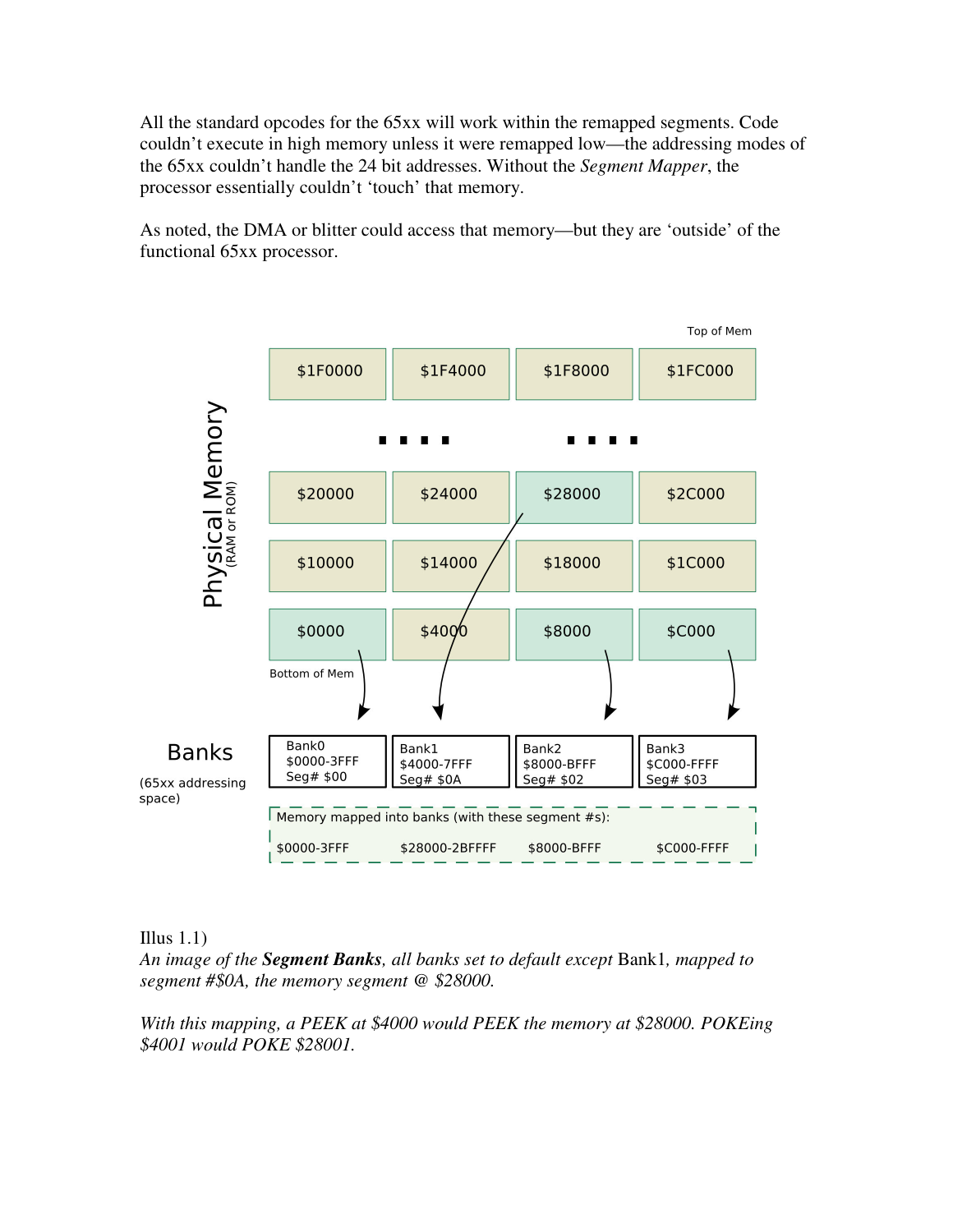# **The Register File**

Before using the *Segment Mapper*, the *Register File* concept and operation must first be understood.

The *Register File* is a set of extended registers which are accessed using special DTVonly opcodes. The 'file' designation tends to trip people up—it's just a set of registers, called a 'file' because each register must be 'loaded'. It's just a name.

Keeping with the 65xx paradigm, all the registers in the *Register File* are one byte in length (8 bits.)

*Register File* list:

| <b>Name</b>       | Reg# | <b>Function</b>                        |
|-------------------|------|----------------------------------------|
| A register        | 0    | 65xx ACC (accumulator)                 |
| Y register        | 1    | 65xx Y register                        |
| X register        | 2    | 65xx X register                        |
|                   | 3    | reserved                               |
|                   | 4    | reserved                               |
|                   | 5    | reserved                               |
|                   | 6    | reserved                               |
|                   | 7    | reserved                               |
| Access mode       | 8    | RAM or ROM for banks                   |
| CPU control       | 9    | Special CPU modes (burst, skip cycles) |
| <b>Base Page</b>  | 10   | Remap Zero Page                        |
| <b>Stack Base</b> | 11   | <b>Remap Stack Page</b>                |
| Bank0             | 12   | Segment Bank @ \$0000                  |
| Bank1             | 13   | Segment Bank @ \$4000                  |
| Bank2             | 14   | Segment Bank @ \$8000                  |
| Bank3             | 15   | Segment Bank @ \$C000                  |

### *Important Note:*

**All the extended registers of the DTV use the available 65xx resources and modes. The 65DTV02 was designed to emulate a 65xx FIRST, and extended modes are an addition.**

The beauty of this approach lies in the fact that the emulated 65xx processor is still operating as a 65xx--once you step away from that, there is no going back. Everything, registers, addressing modes, ALU, etc., etc. would have need to be redesigned for extended (24 bit?) addressing.

To access the extra registers, however, some additional opcodes were added. Those codes which control the *Register File* access (and that only):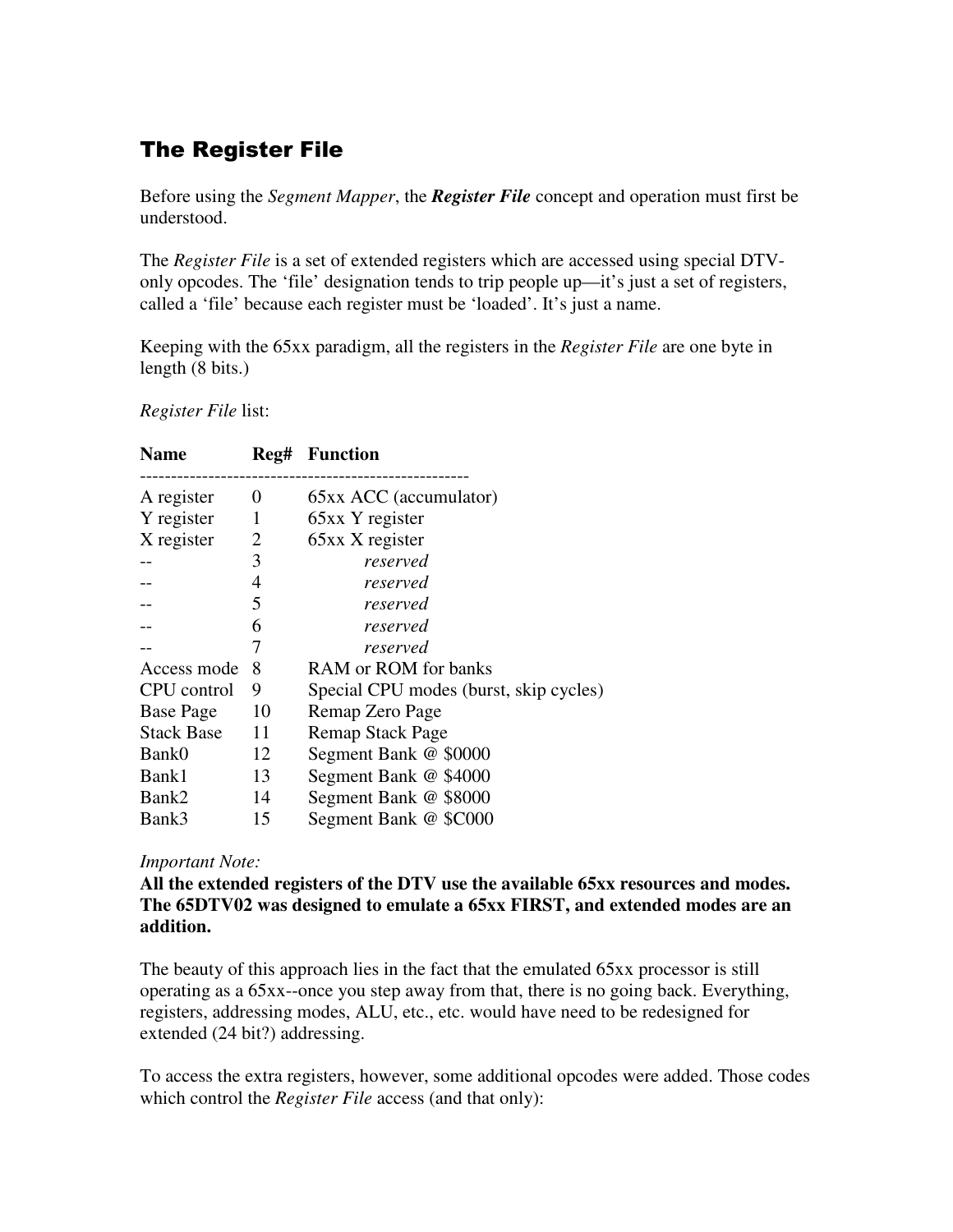| Mnemonic   | Description                | Opcode |
|------------|----------------------------|--------|
| <b>SAC</b> | Set Accumulator mapping    | \$32   |
| <b>SIR</b> | Set Index Register mapping | \$42   |

**Usage** (of SAC):

SAC #\$DD

**Usage** (of SIR):

SIR #\$1D

O.K.—how does this work, and what is happening? Let's examine the SAC and SIR instructions.

### **SAC**

First, the SAC instruction: SAC, mnemonic for "**S**et **AC**cumulator mapping," is the opcode for assigning which register is *mapped into* the A register (65xx accumulator.)

To put it simply**: the SAC instruction transforms the A register into any of the registers in the** *Register File***.**

SAC accepts one operand-- a byte in immediate mode, which represents:

Hex  $0 - F$   $0 - F$ ------------------------------------------------- Bits [0000 0000] **destination : source**

The high nibble is the destination, the low nibble the source. For general use, set both to the same register.

Example 1.1:

1 SAC #\$DD 2 LDA #\$04

- 3 SAC #\$00
	- Line1 Sets the accumulator destination and source to the  $13<sup>th</sup>$  (\$D) register (bank1) of the *Segment Mapper.*)
	- Line2 loads the number 4 into A register, and since A = REG 13, sets the *Segment Mapper* (Bank1) to 4.
	- Line3 resets the A register to REG 0, or back to the 65xx accumulator.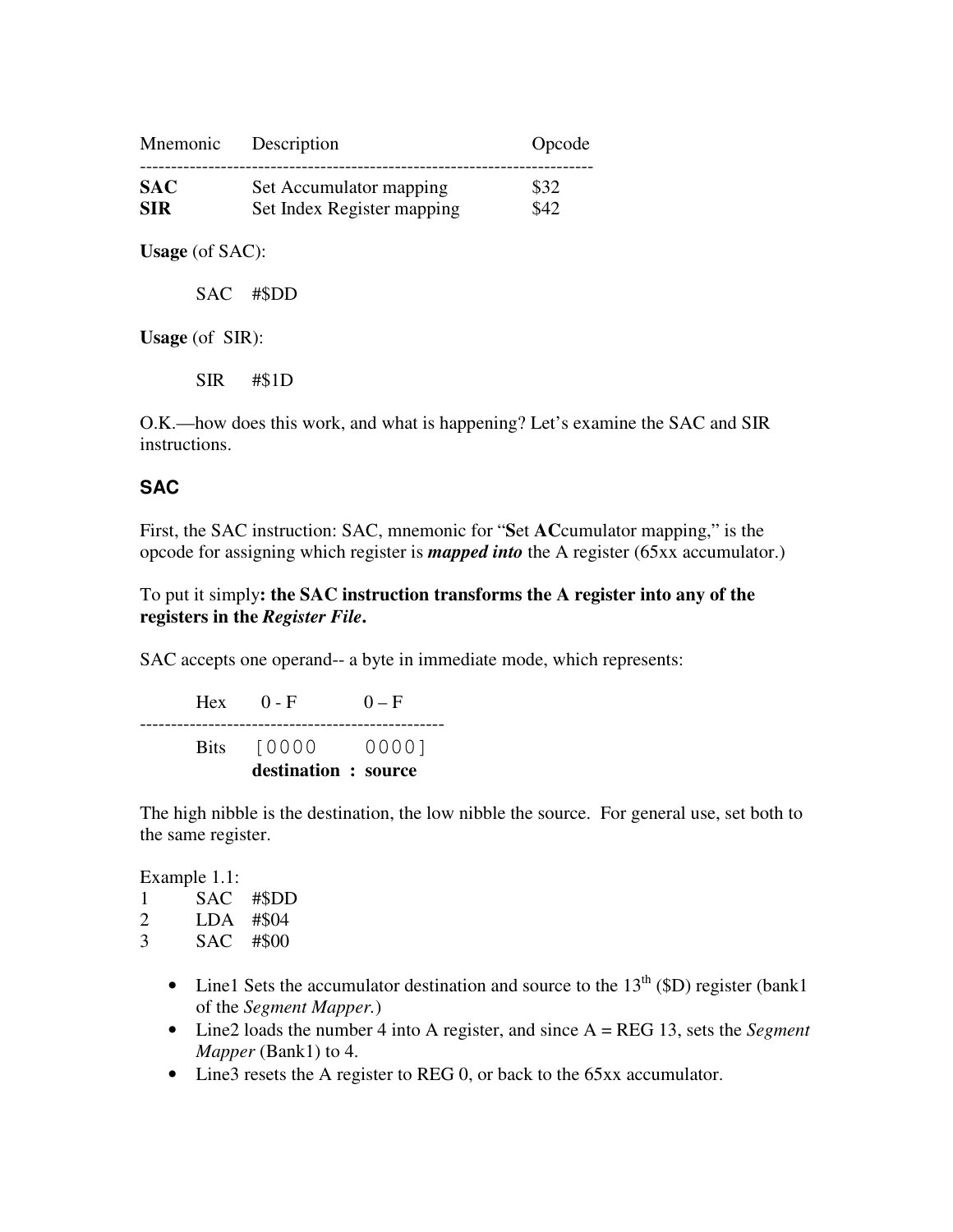The SIR instruction, short for "**S**et **I**ndex **R**egister mapping," is the opcode for assigning which registers are *mapped into* the X and Y registers.

### **The SIR instruction transforms both the X and the Y registers into any of the registers in the** *Register File***.**

SIR accepts one operand-- a byte in immediate mode, which represents:

Hex  $0 - F$   $0 - F$ -------------------------------------------------- Bits [0000 0000] **Y register : X register**

The high nibble represents the Y register, the low nibble the X register. Both can be remapped in a single instruction. Or one register at a time can be remapped by retaining the default mapping for the other.

Example 1.2:

| 1 | SIR | #S1D  |
|---|-----|-------|
| 2 | LDX | #\$04 |
| 3 | SIR | #\$12 |

- Line1 sets the X register to the Segment Mapper (Bank1), REG 13. Y register retains default mapping of Y (REG 1).
- Line2 loads #4 into the X register, which is mapped as REG 13, and the Segment Mapper (Bank1) to 4.
- Line3 resets Y and X registers to normal Y & X mapping  $(1 \& 2)$ .

These two examples (1.1 & 1.2) **do exactly the same thing**. They set the *Segment Mapper* (REG # 13) to remap \$010000 into *Bank1* (\$4000-\$7FFF.)

Once the registers are remapped, the special registers can utilize all the features (ALU, memory address modes, etc.) of the 65xx register they are mapped into. Example 1.1 illustrates a simple immediate load to the ACC, but any of the other modes are usable.

Although computation with the ALU (arithmetic logic unit—add, subtract, bitwise, etc. operations) in the ACC (and Y  $\&$  X) is possible while remapped, general practice is to set a *Register File* register to a value, quickly restore the register mapping, use the remapped segment it for a time and reset afterwards. However, ALU use with a remapped register could be very handy—accessing the memory slices in a 'bit-plane' style bitmap, for instance.

## **SIR**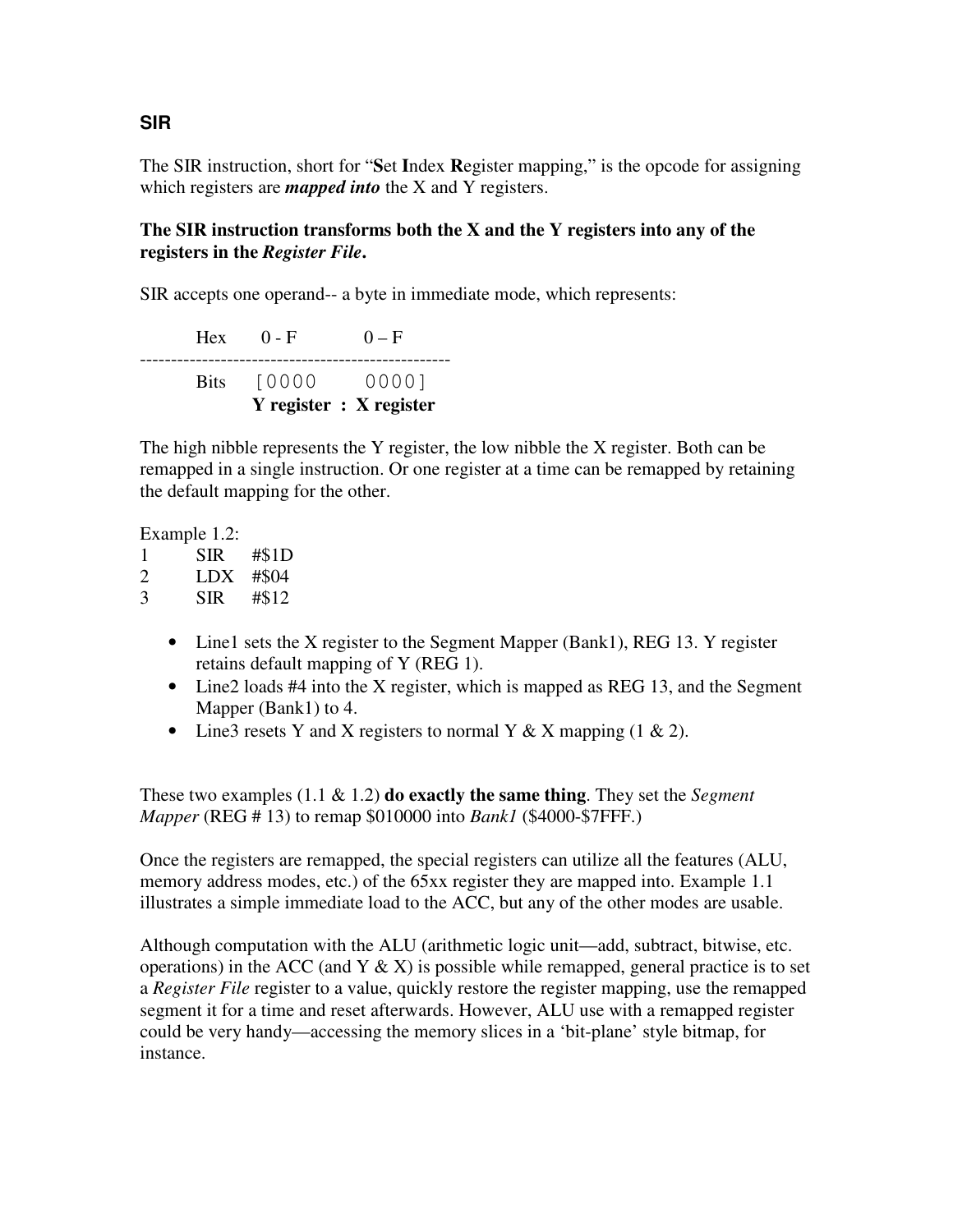#### *Important Note:*

**The** *Register File* **is always 'in play,' since the first three register entries (0, 1 & 2) are the standard 65xx registers: ACC, Y and X.**

These base registers  $(0, 1 \& 2)$  are no different than the other more exotic members of the *Register File*. In fact, **ACC, Y and X only behave as ACC, Y, and X because they are mapped by default to** *Register File* **registers 0, 1 & 2**. ACC, Y and X are essentially *virtual registers*, and must be mapped to the correct entries in the *Register File*, even to function as 'normal' 65xx registers.

If it's not already plain, let's recap:

- SAC will remap one of the special (*Register File*) registers into the ACC (accumulator.)
- SIR will remap special registers into both the Y and X registers.
- SAC is the more powerful instruction (or rather the ACC itself is more powerful,) as it can set the ACC to have separate destination and source registers.

Like most ML instruction, SAC and SIR have a very simple job.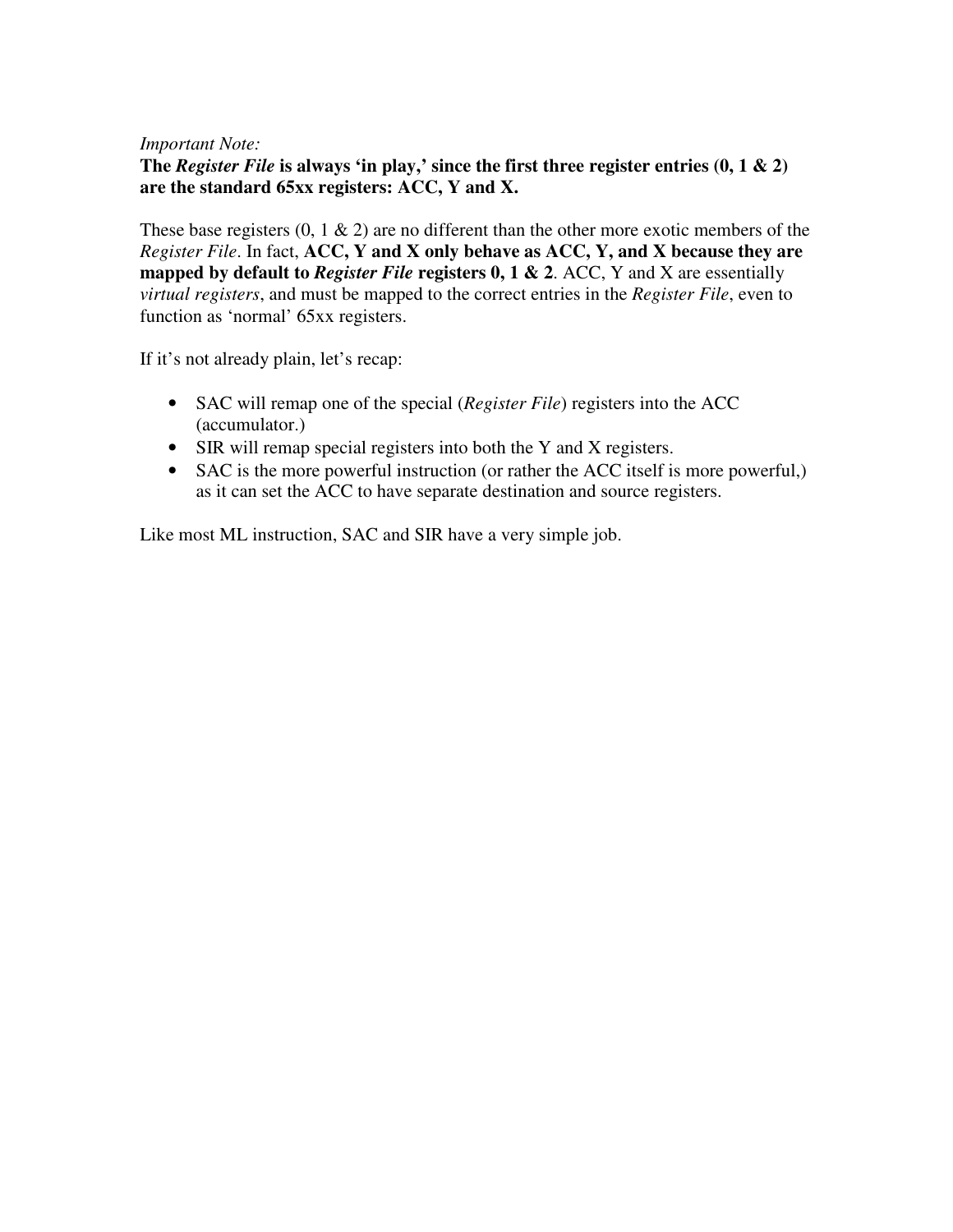# **Segment Mapper, Part 2**

So clearly the *Register File* is tightly integrated with all DTV functions--but back to the *Segment Mapper*.

As stated, there are four separate *Segment Banks* (0-3) which together constitute the *Segment Mapper*. These banks, *Register File* registers 12, 13, 14 & 15, control memory mapping in 16K blocks.

So let's look at a *Segment Mapper* register in detail.

The least-confusing *Segment Bank* to modify is *Bank1* (REG 13), which controls memory in the \$4000-\$7FFF segment. This bank is easiest because it's not overlaid with any ROM images, like BASIC, Kernal or Character ROM.

The default value for *Bank1* is \$01, in bit form [00000001]. The default mapping for **Bank1** is \$4000 (the mapped RAM value is the base address space itself.) So if a value of 1 = the second 16K segment, then a value of  $0 = $0000$ , or the first 16K segment. As expected, **the minimum resolution of the** *Segment Mapper* **is 16K**.

With 256 possible values of 16K, the highest possible segment is 3FC000 - 3FFFFF. But 3FFFFF indicates 4 Megs of memory, yet the DTV has only 2 Megs.

Why the extra bit of resolution? It could be simply ignored by the mapper, but it isn't. Only 21 lines are needed for a 2 Meg addressing, but the total address bus on DTV is 22 bit, theoretically capable of 4 Megs total. The  $22<sup>nd</sup>$  line (A21—we count from zero) IS documented on the schematic. At this writing, no one has used it, however.

Without that unused high bit, **the total number of segments is 128**.

### *Segment Mapper* **register layout (any one of four)**:

The entire register represents bits 22-14 of the address bus:

[00000000] Addr Bits 22-14

However, this can also be thought of as the high 6 bits represent bits  $22 - 16$ ; I.E., they control '*major'* banking blocks (of 64K), while bits 1 & 0 control '*minor'* banking – 16K blocks.

|                  | $\begin{bmatrix} 0 & 0 & 0 & 0 & 0 & 0 \\ 0 & 0 & 0 & 0 & 0 & 0 \\ 0 & 0 & 0 & 0 & 0 & 0 \\ 0 & 0 & 0 & 0 & 0 & 0 \\ 0 & 0 & 0 & 0 & 0 & 0 \\ 0 & 0 & 0 & 0 & 0 & 0 \\ 0 & 0 & 0 & 0 & 0 & 0 \\ 0 & 0 & 0 & 0 & 0 & 0 \\ 0 & 0 & 0 & 0 & 0 & 0 \\ 0 & 0 & 0 & 0 & 0 & 0 & 0 \\ 0 & 0 & 0 & 0 & 0 & 0 & 0 \\ 0 & 0 & 0 & $ | 001       |
|------------------|---------------------------------------------------------------------------------------------------------------------------------------------------------------------------------------------------------------------------------------------------------------------------------------------------------------------------|-----------|
| <b>Addr Bits</b> | $22 - 16$                                                                                                                                                                                                                                                                                                                 | $15 - 14$ |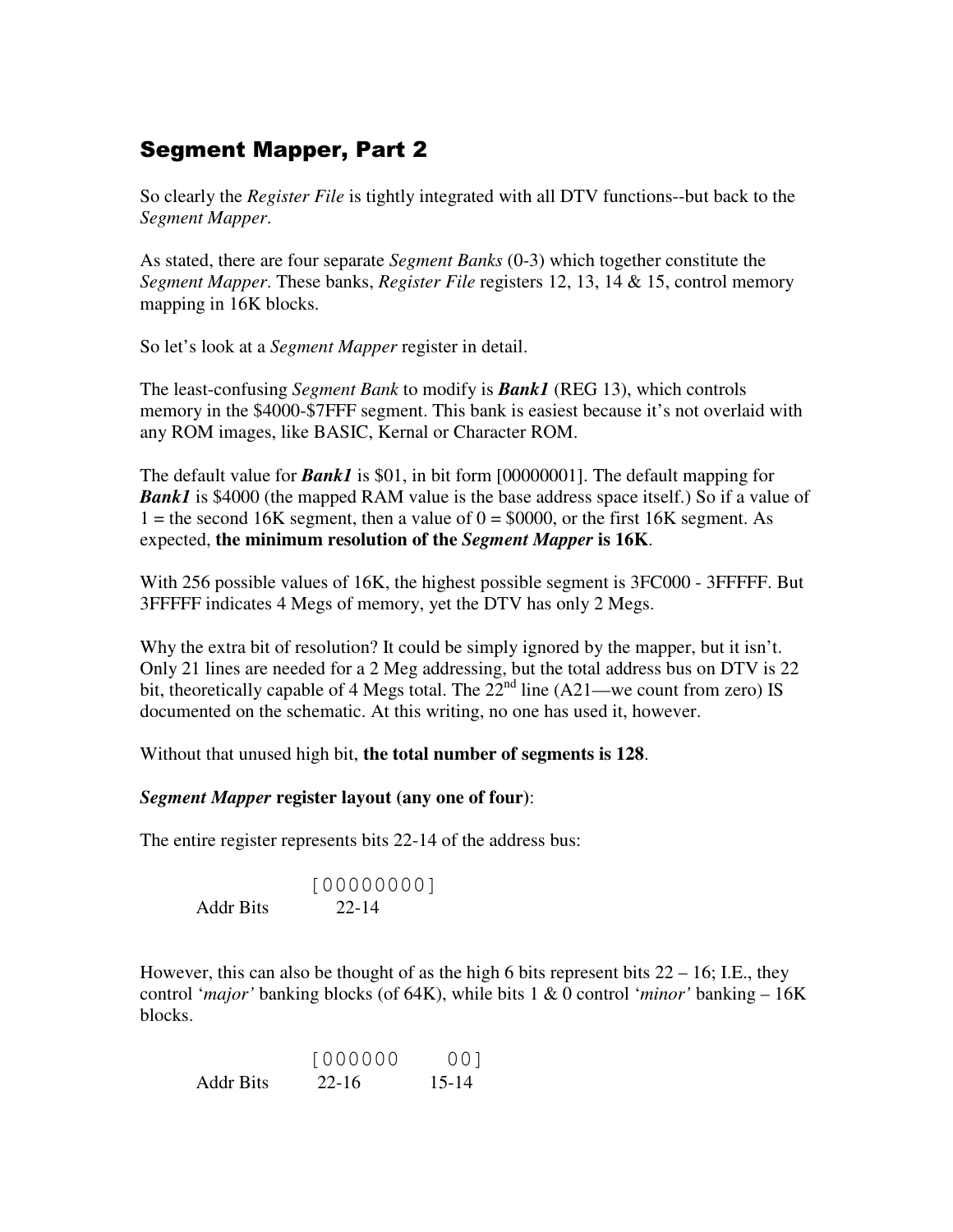Of course, if the 6 high bits are set to a value other than 0, the *minor* blocks will lie in memory above \$FFFF.

### *Simple example:* **Remapping memory with the** *Segment Mapper*

For a simple illustration, let's reexamine example 1.1:

- 1 SAC #\$DD 2 LDA #\$04
- 3 SAC #\$00

Line1-- Remaps A register (dest & src) to REG 13 (\$D), or *Segment Mapper*, Bank1.

Line2-- Setting the Bank: #\$04 in bit form is [00000100] Translated into the full 22-bit address (*seg mapper* bits in **bold**):

Address byte: hi mid low [xx**000001**] [**00**000000] [00000000] or \$10000

> $$10000 =$  the very start of high memory (65536). So a value of 4 remaps the memory at \$10000-13FFF *into* the \$4000-7FFF block. (The red bit is unused in a 2-Meg DTV.)

Line3-- Remaps A register (dest  $\&$  src) back to REG 0, the A register. Generally, we want to do this. Otherwise, anytime we use the accumulator, the remapped segment will change!

When the SAC instruction returns the ACC to the default mapping, the *Segment Mapper* retains the last set value, and the altered memory mapping remains until it's explicitly changed, or the unit is reset.

While mentioned in section (i), it's important to reiterate what 'remapped' mean in this context—the high memory blocks are 'moved' into the low block, where they can be acted upon by all the standard 65xx opcodes and addressing modes. *All memory accesses happen in the base 64K of memory addressing space* (excluding, as noted, special cases such as DMA, blitter, ROM mapping, etc.)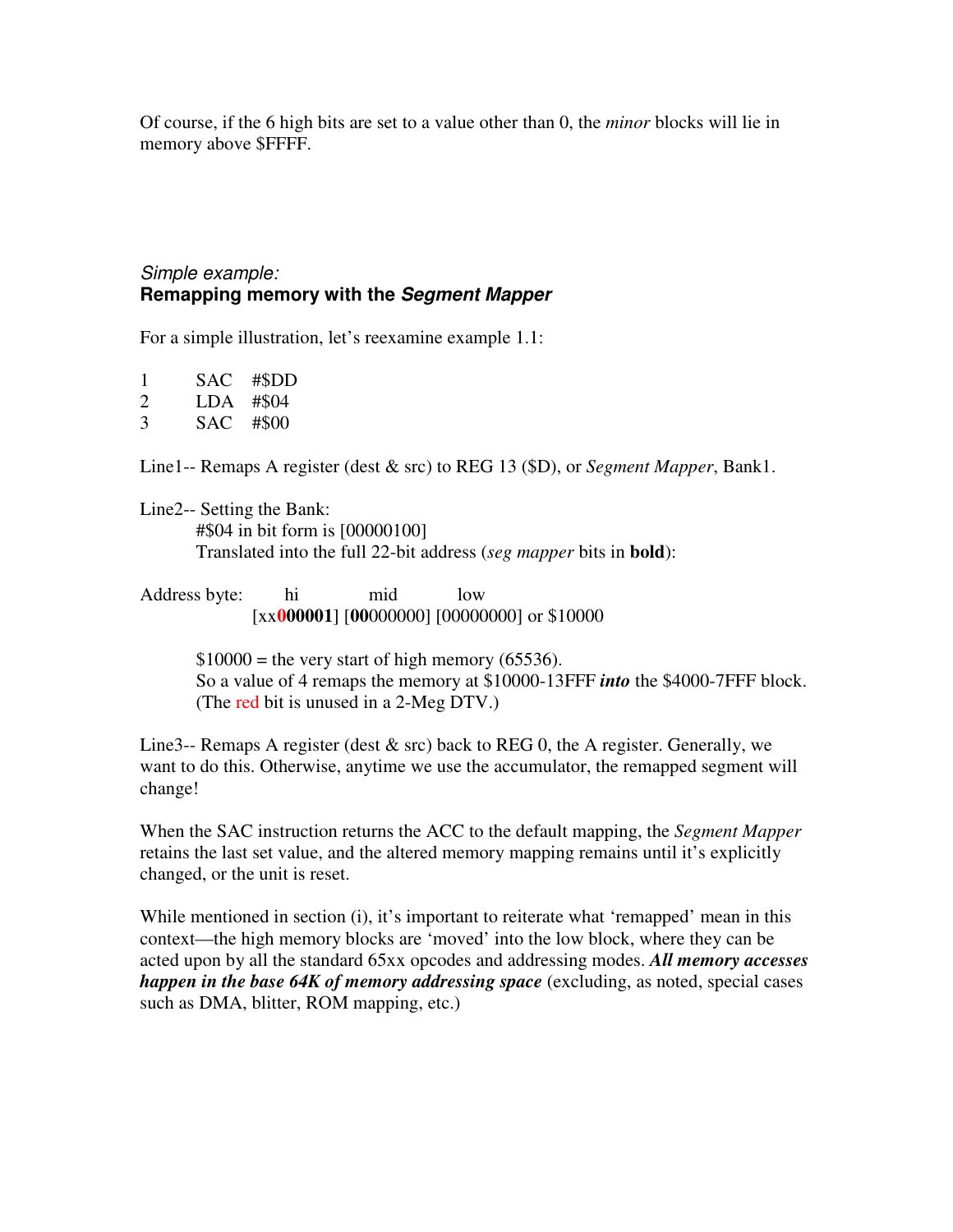## *A more advanced example:* **Using one** *Segment Bank* **to access 64K (four 16K blocks)**

Each of the 4 *Segment Mapper* registers can remap 16K of RAM. But it's often not practical to remap all 4 banks—messing with zero page and stack memory is usually a bad idea (although both are handled by other Register File registers, and can be remapped themselves.) Plus any executing code needs to remain in 65xx addressing space, although *that* memory can be remapped from higher address RAM, too.

Accessing all the memory in a full-screen 8bpp image requires 64K of memory, the total available addressing space of a 65xx processor. "Eight-bits-per-pixel," or one byte = one pixel, is a graphics mode available on the DTV, but not the C64. A full sized image in 8bpp totals 320x200 pixels.

But this is an apparent paradox—how can all that graphics memory be accessed when memory is needed to run the program which creates the screen itself?

Two salient points:

- 1) All of the 4 available banks can be remapped very quickly, and any bank can access any 16K segment of memory. No need to use four separate banks for our four 16K blocks (64K)—just use one or two banks, and change the segments as needed.
- 2) When memory is remapped with the *Segment Mapper*, the original memory is totally unchanged. It's not difficult to switch code in-and-out, so long as concerns such as interrupt routines are accommodated. After extended memory access is complete, the default memory map is easily restored.

### *NOTE:*

For the sake of clarity, not all the code is present to run this example; functions such as creating the 8bpp screen, multiplication routines, etc. are not shown. The code can be found at the DTVhacking forum at petscii.com

http://jledger.proboards19.com/index.cgi?board=dtvhacking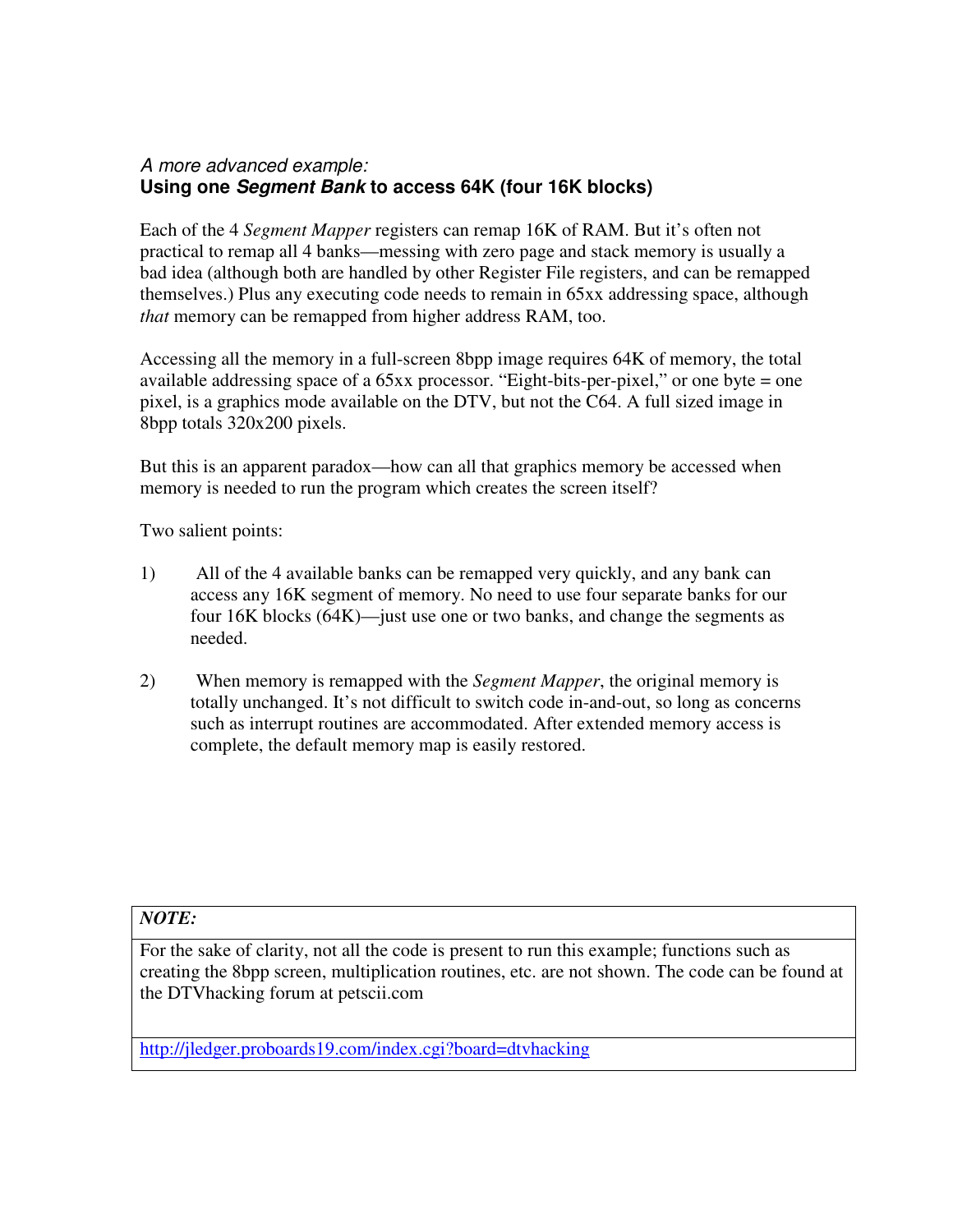### *Code listing:* **The PLOT routine**

```
PLOT
sec1
       LDA line_y : y coord * 320: Y in ACC
        JSR MULT320
        CLC ; add X coord
        LDA MUL_RES
        ADC line_x
        STA MUL_RES
       LDA MUL_RES+1
       ADC line_x+1
       STA MUL_RES+1
sec2
       ROL
        ROL ; get/set bank 15:14 bits from hibyte of xy math
       ROL<br>ORA #$08
       ORA #$08 ; bank $20000<br>AND #$0B ; keep only tl
                      ; keep only the 2-0 bits
                      ; bank (ACC) now (reg 13) to $020000 + (1 of 4 segs)
        TAX \qquad \qquad ; set the segment mapper
sec3
        LDA MUL_RES+1 ; bitmap location:
                        ; unset bit 15, set bit 14 (bank always=$4000),
        AND #$7F ; bank itself will handle those bits
        ORA #$40
        STA MUL_RES+1
sec4
        LDA COL_A ; load color
        STA (MUL_RES), Y ; write to scrn. Y already 0 (in MULT320)
        RTS
```
The PLOT routine simply plots a pixel of a color value (COL\_A) on an 8bpp screen located at \$20000, utilizing the *segment mapper*.

#### **Breakdown**

- *Sec1* figures the memory address of the pixel from the X,Y input.
- *Sec2* sets the Segment Mapper
- *Sec3* alters the pixel location so it fits within the single bank
- *Sec4* sets the pixel to COL\_A

Basically, this maps the four 16K segments starting at \$20000 (\$20000-\$2FFFF) into *Bank1* (\$4000-\$7FFF). It steals the 2 hi bits (15:14) from the pixel address and uses them to set the current *segment*.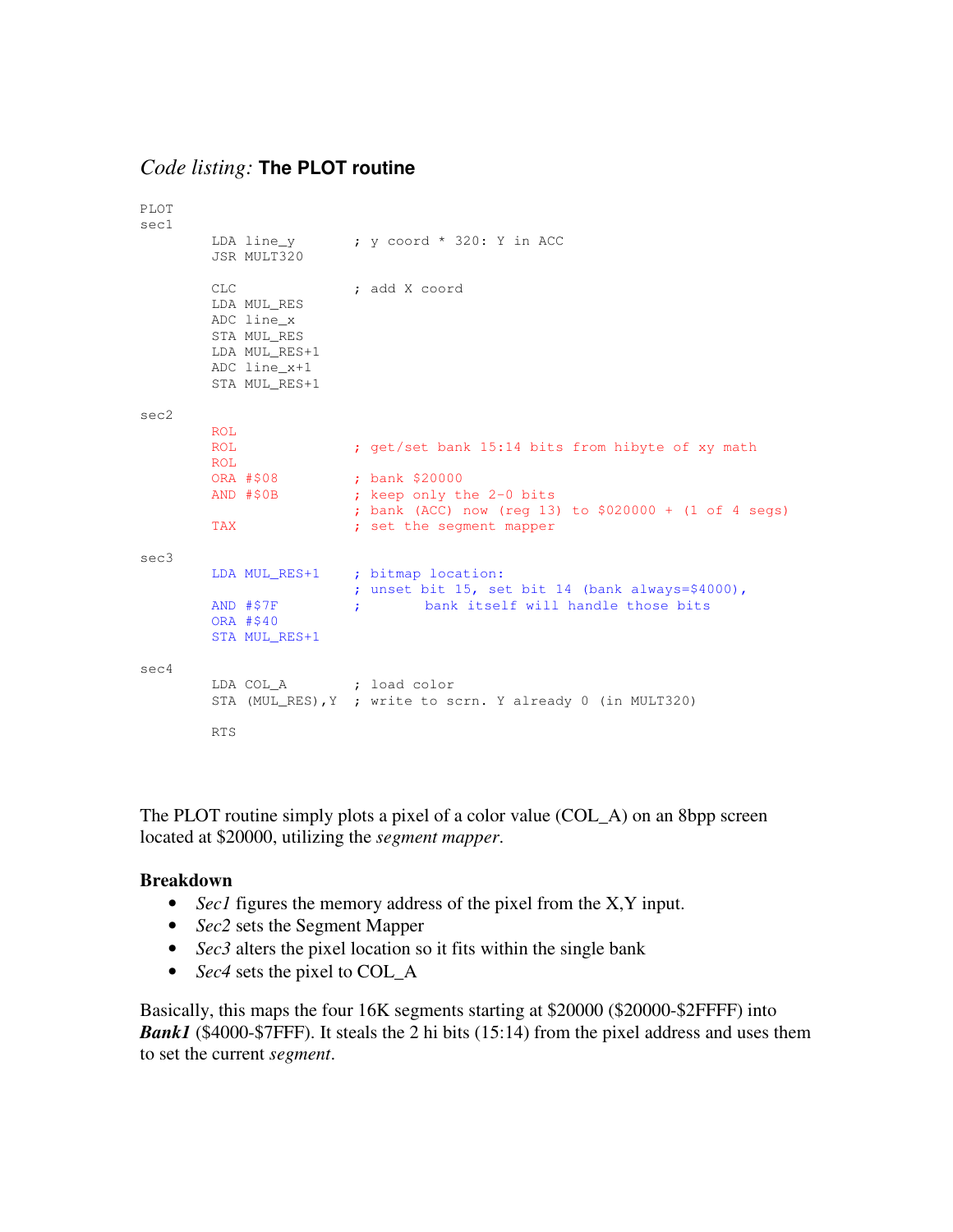Once the *segment mapper* is set, bit 15 is cleared and bit 14 is set of the pixel address--so the pixel writes always fall between \$4000 and \$7FFF. Then the routine can safely store the pixel data in the remapped memory segment.

### **Breakdown, in detail:**

*Sec1*

This is easy: the pixel address =  $Y * 320 + X$ The result is in MUL\_RES (two byte result), and the MSB of that address is in the accumulator.

*Sec2* (red)

Our pixel address spans 64K, but we want to use one 16K bank. So we grab the two high bits, which represent 16K of memory addressing (if our banks were 32K in size, we would need only one.)

To set the current segment, we want bits (15:14) of the pixel address, and we want them where they are useful--in the lowest two bits of the *segment mapper* register. The quickest way to achieve this is simply to ROLL the high bits into the low bits (remember, the high byte of the pixel address is already in the ACC):

> ROL ROL ROL

The ROL opcode rolls the contents of the ACC left, though the Carry Bit (hence three ROLs.) Now what was in the [15:14] bits is in the [1:0] bits. These are now the low bits [xxxxx11] of the segment mapping.

That takes care of the *'minor'* part of the address (the 16K offset), but not the location of the screen itself. The *'major'* portion (high 6 bits) of the address of an 8bpp screen at \$20000 is  $[000010xx]$ , or \$08. The 4<sup>th</sup> bit is set by:

ORA #\$08 ; bank \$20000

To remove any remains from the original pixel address, any unwanted bits are cleared:

AND #\$0B ; keep only the needed bits

Which uses the mask [00001011] to discard the rest.

Now, to actually set the *Segment Mapper*:

TAX ; set the segment mapper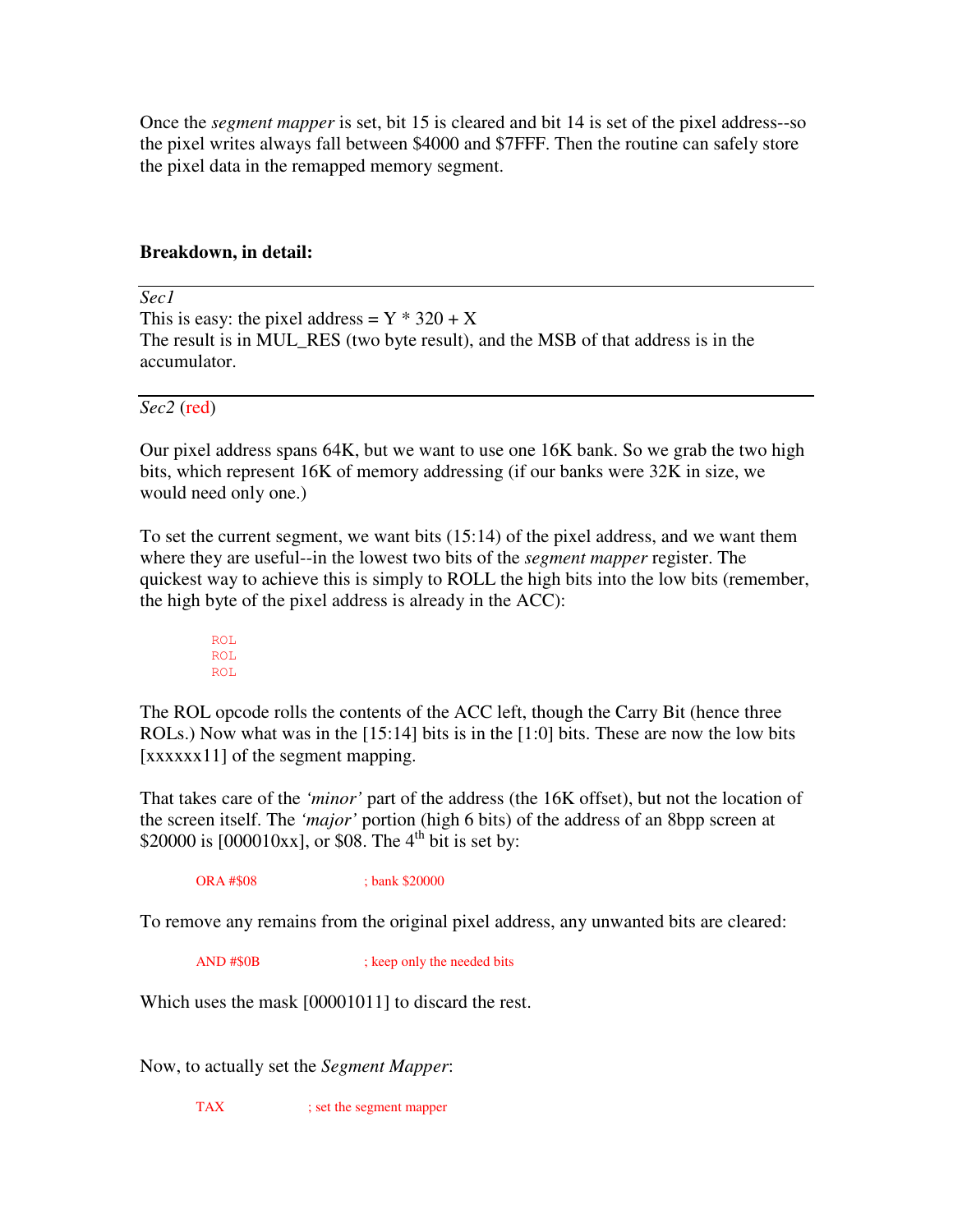Huhhh? What good does that do?

Well, in order to speedup multiple plots, before PLOT is called the *segment mapper* for *Bank1* is mapped into the X register (this code is not included in PLOT; it's called separately):

> SEI ; stop irqs SIR #\$1D ; set seg mapper reg 13 to X reg

For the duration of the PLOTs, the X register is functioning as the *Segment Mapper* Register #13 (reg for *bank1*.) The interrupts are disabled, since any use of the X reg by the IRQ routines would change the mapping for *bank1*.

**So** *Bank1* **is set to a different segment simply by transferring the contents of the ACC into X reg.** This means, of course, 'hands off' normal use of the X register for the duration of the PLOTs.

After all the PLOTs are done, the register (and the bank1 segment) is restored:

LDX #\$01 ; reset seg mapper reg 13 to default val SIR #\$12 ; reset X (& Y) registers

*Sec3* (blue)

The segment bank is now set correctly for the pixel address. But the original address is for a pixel located in a 64K block of memory, not 16K. The high bits are not only unnecessary, they are now incorrect. Since the correct 16K segment is now mapped into Bank1, *the pixel address is reset so all pixels fall within Bank1*. This is important--both to set the correct pixel and to prevent any pixel writes from falling outside the bank, overwriting other memory.

How can this work? Remember, the two high bits have already chosen into which of the 4 segments the pixel will be written. The lesser part of the address hold the correct memory location in any 16K segment. So the MSB of the pixel address is loaded in the ACC:

LDA MUL\_RES+1 ; bitmap location

For Bank1, the two high bits must represent the start of the bank, or \$40 [01xxxxxx] (MSB of \$4000.) First the  $8^{th}$  bit is cleared (the AND op), then the  $7^{th}$  bit is set (OR op.)

> AND #\$7F ; clear bit ORA #\$40 ; set bit

And the modified address is stored.

STA MUL\_RES+1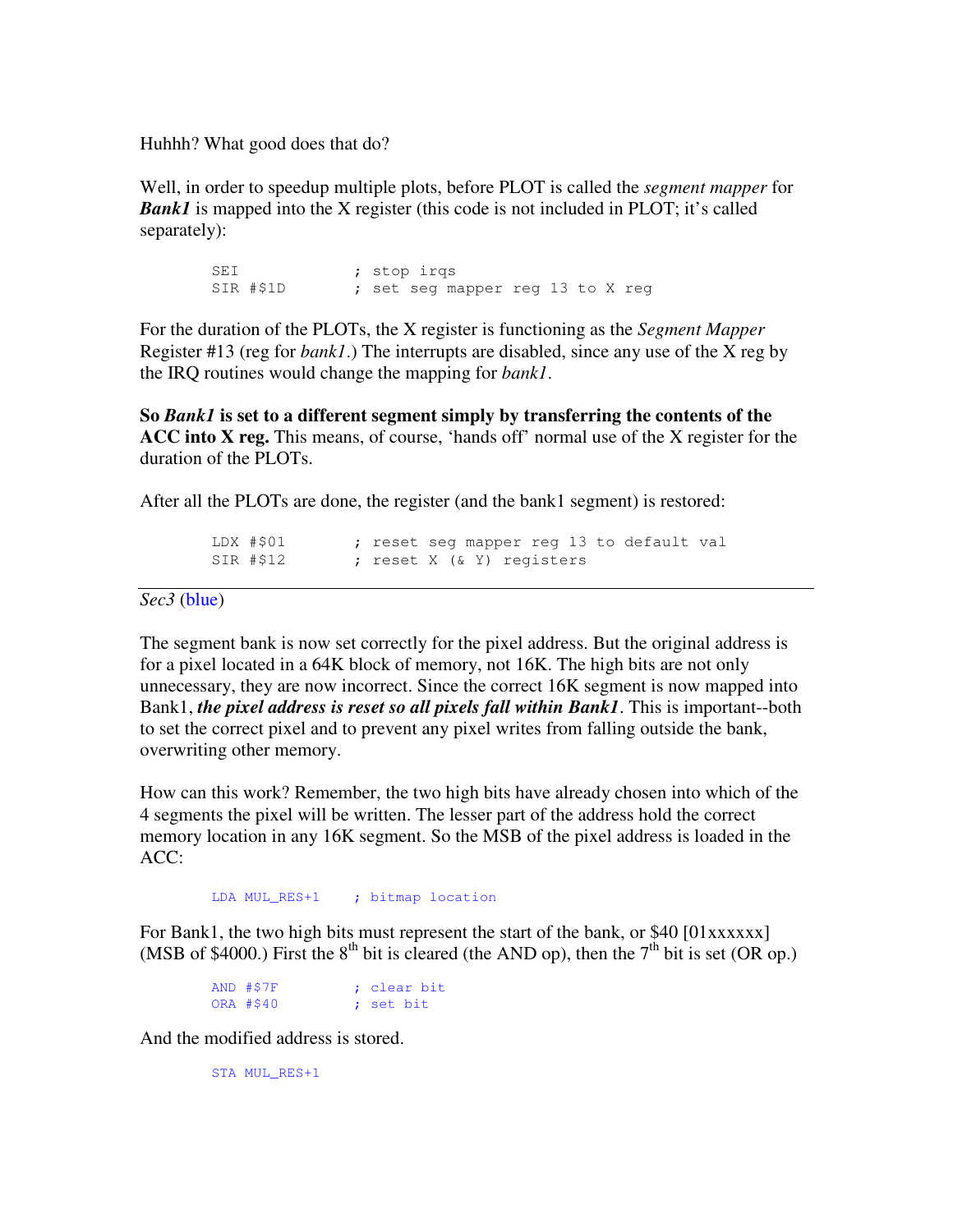*Sec4*

Also easy—

Load the current foreground color (COL\_A), and store it in the modified pixel address, thereby setting the pixel. Return.

> LDA COL\_A ; load color STA (MUL\_RES),Y ; write to scrn. Y already 0 (in MULT320) RTS

That's it.

To wrap things up, think of the two hi bits moved to the *segment mapper* as a destination offset--choosing in which of the (4) 16K segments (@\$20000) the pixel is stored.

Once the responsibility of the two highest bits is moved to the *segment mapper*, those bits don't have any significance anymore (as address bits.) As noted above, they must be replaced with bits that ensure the pixels are written within *Bank1*. The bank itself now handles the high addressing, by holding the correct segment.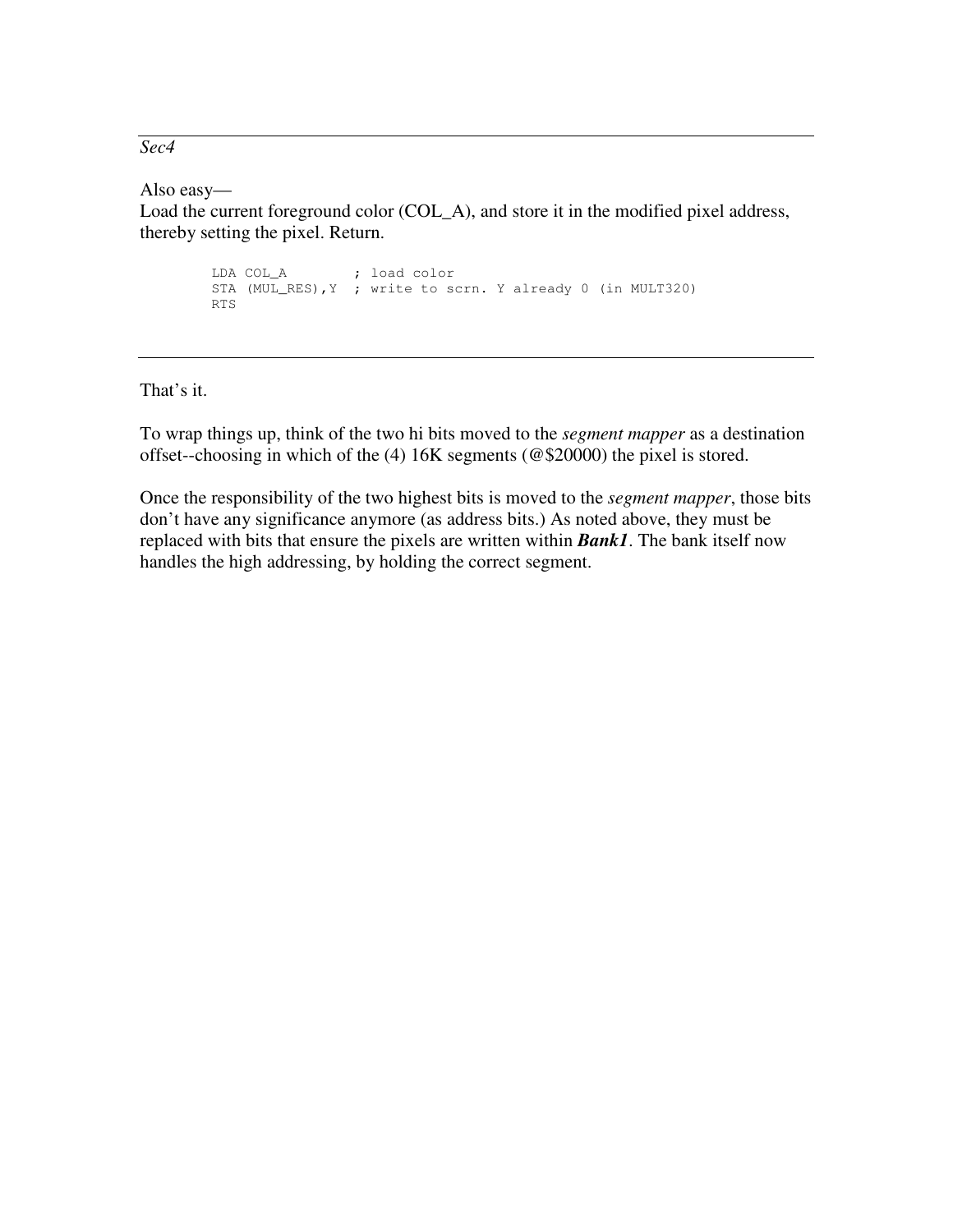## **More on the Register File**

In addition to the *Segment Mapper* registers, the *Register File* also includes other important registers (some beyond the scope of this article.)

One that does concern us is the *Bank Access Control* (REG 8.) This register controls if a segment is remapped from RAM or ROM (like the original C64, both exist in the same addressing space.)

*Bank Access Control* register: [ 00 00 00 00 ] To set Bank3 Bank2 Bank1 Bank0

For each pair of bits:  $00 = ROM$ ,  $01 = RAM$ ( '10' & '11' are reserved and undefined.)

The default value is \$55, or [ 01 01 01 01 ].

As for any *Register File* entry, use SAC or SIR to remap the registers, then set with normal 65xx opcodes:

To set the *Access Control* to RAM, except for Bank1 (ROM):

| SAC #\$88 |                  | ; set ACC to REG 8   |
|-----------|------------------|----------------------|
|           | $LDA$ #%01010001 | ; set Access Control |
| SAC #\$00 |                  | ; restore ACC        |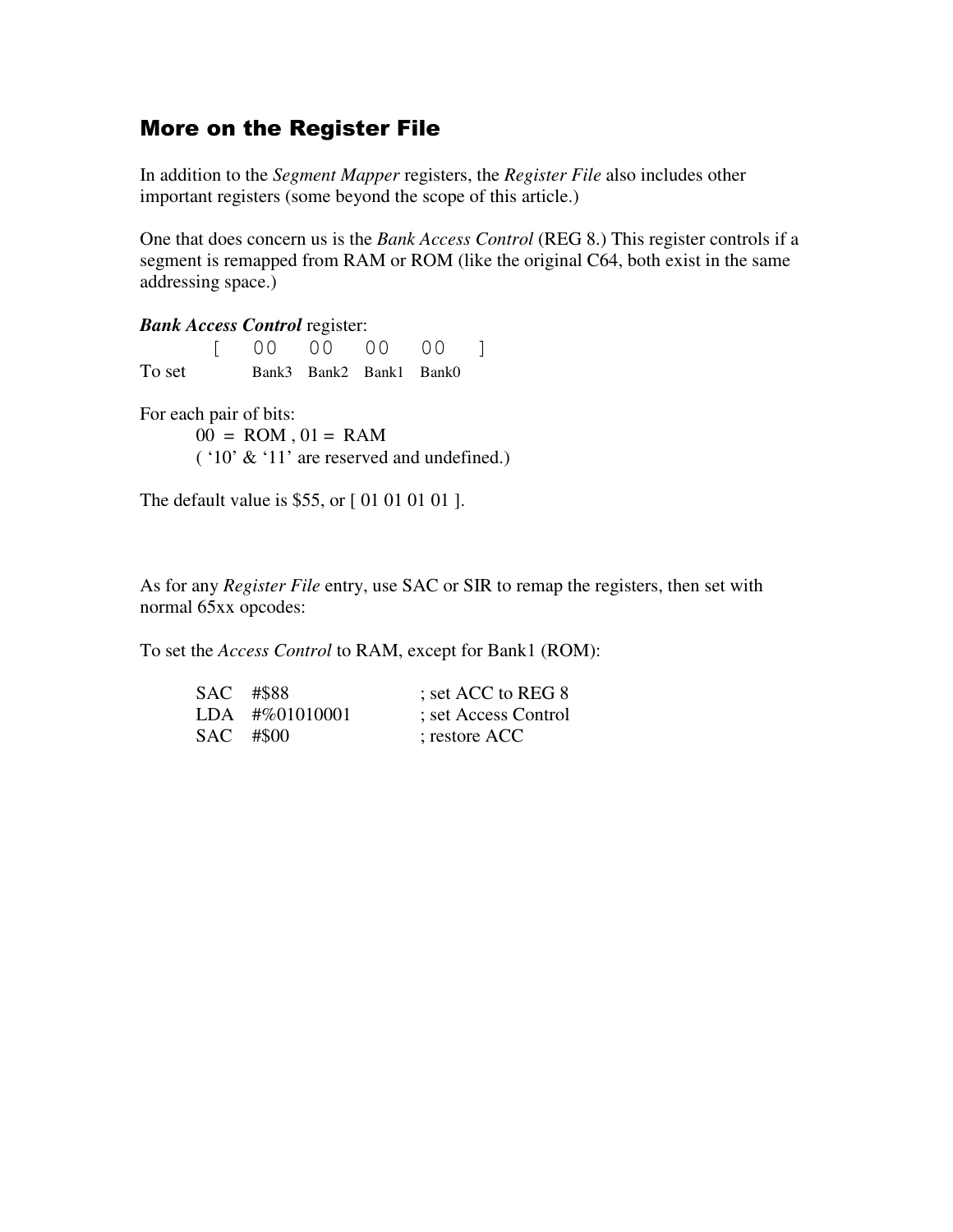## **Appendix A**

|  | List of segments in a DTV V2/V3 (2 Meg) |  |
|--|-----------------------------------------|--|
|--|-----------------------------------------|--|

|                | Segment # |          | <b>Memory Address</b> |
|----------------|-----------|----------|-----------------------|
| dec            | hex       | binary   | dec<br>hex            |
| 0              | \$00      | 00000000 | \$<br>0000<br>0       |
| $\mathbf 1$    | \$01      | 00000001 | \$<br>4000<br>16384   |
| $\overline{c}$ | \$02      | 00000010 | \$<br>8000<br>32768   |
| 3              | \$03      | 00000011 | \$<br>COOO<br>49152   |
| 4              | \$04      | 00000100 | \$<br>65536<br>10000  |
| 5              | \$05      | 00000101 | \$<br>14000<br>81920  |
| 6              | \$06      | 00000110 | \$<br>98304<br>18000  |
| 7              | \$07      | 00000111 | \$<br>1C000<br>114688 |
| 8              | \$08      | 00001000 | \$<br>20000<br>131072 |
| 9              | \$09      | 00001001 | \$<br>24000<br>147456 |
| 10             | \$0A      | 00001010 | \$<br>28000<br>163840 |
| 11             | \$0B      | 00001011 | \$<br>2C000<br>180224 |
| 12             | \$0C      | 00001100 | \$<br>30000<br>196608 |
| 13             | \$0D      | 00001101 | \$<br>34000<br>212992 |
| 14             | \$0E      | 00001110 | \$<br>38000<br>229376 |
| 15             | \$0F      | 00001111 | \$<br>3C000<br>245760 |
| 16             | \$10      | 00010000 | \$<br>262144<br>40000 |
| 17             | \$11      | 00010001 | \$<br>44000<br>278528 |
| 18             | \$12      | 00010010 | \$<br>48000<br>294912 |
| 19             | \$13      | 00010011 | \$<br>4C000<br>311296 |
| 20             | \$14      | 00010100 | \$<br>50000<br>327680 |
| 21             | \$15      | 00010101 | \$<br>54000<br>344064 |
| 22             | \$16      | 00010110 | \$<br>58000<br>360448 |
| 23             | \$17      | 00010111 | \$<br>5C000<br>376832 |
| 24             | \$18      | 00011000 | \$<br>60000<br>393216 |
| 25             | \$19      | 00011001 | \$<br>64000<br>409600 |
| 26             | \$1A      | 00011010 | \$<br>425984<br>68000 |
| 27             | \$1B      | 00011011 | \$<br>6C000<br>442368 |
| 28             | \$1C      | 00011100 | \$<br>70000<br>458752 |
| 29             | \$1D      | 00011101 | \$<br>74000<br>475136 |
| 30             | \$1E      | 00011110 | 78000<br>491520<br>\$ |
| 31             | \$1F      | 00011111 | \$<br>7C000<br>507904 |
| 32             | \$20      | 00100000 | \$<br>80000<br>524288 |
| 33             | \$21      | 00100001 | \$<br>84000<br>540672 |
| 34             | \$22      | 00100010 | \$<br>557056<br>88000 |
| 35             | \$23      | 00100011 | \$<br>8C000<br>573440 |
| 36             | \$24      | 00100100 | \$<br>90000<br>589824 |
| 37             | \$25      | 00100101 | \$<br>94000<br>606208 |
| 38             | \$26      | 00100110 | \$<br>98000<br>622592 |
| 39             | \$27      | 00100111 | \$<br>9C000<br>638976 |
| 40             | \$28      | 00101000 | \$<br>655360<br>A0000 |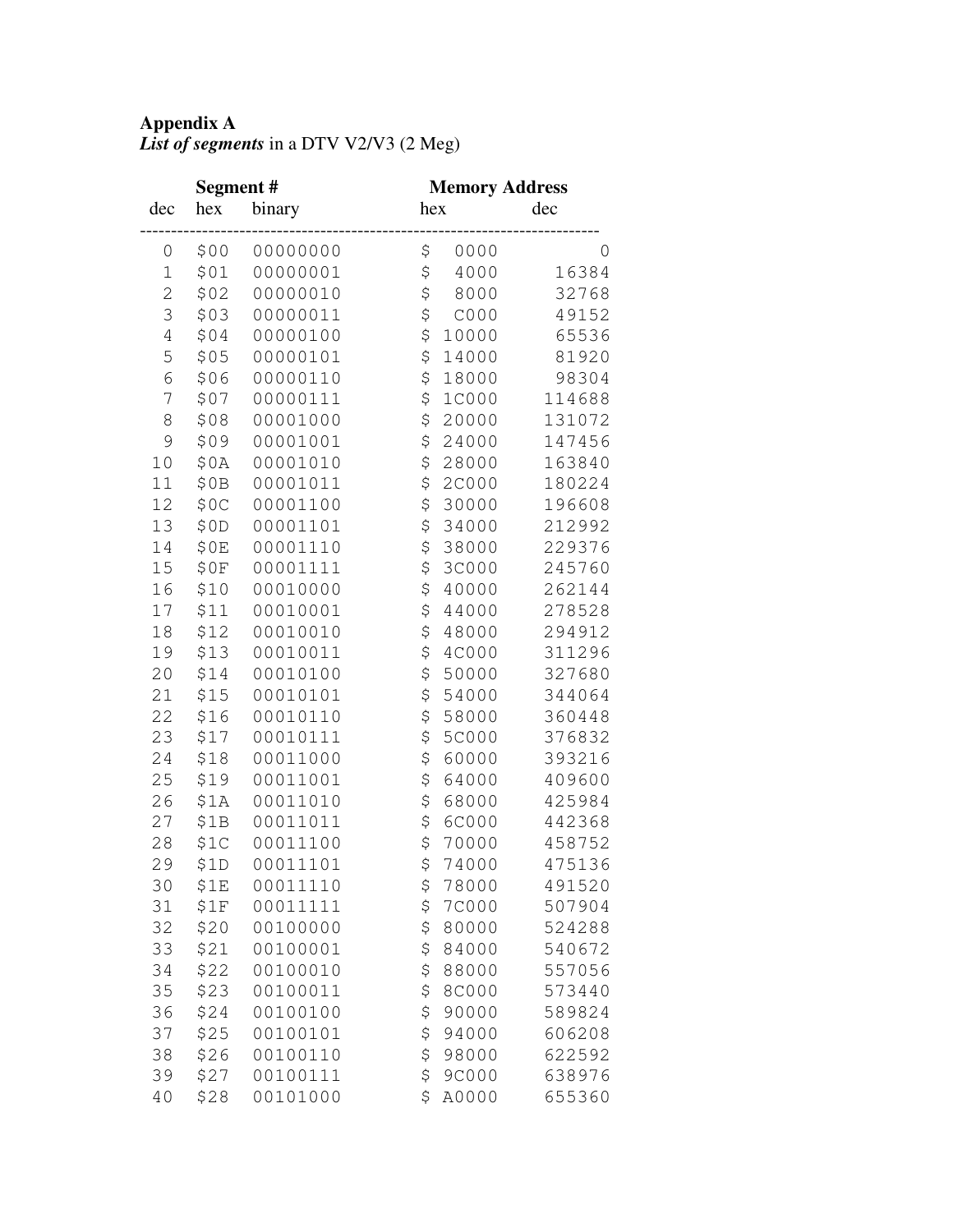| 41   | \$29 | 00101001 | \$<br>A4000        | 671744  |
|------|------|----------|--------------------|---------|
| 42   | \$2A | 00101010 | \$<br>A8000        | 688128  |
| 43   | \$2B | 00101011 | \$<br>AC000        | 704512  |
| 44   | \$2C | 00101100 | \$<br><b>B0000</b> | 720896  |
| 45   | \$2D | 00101101 | \$<br>B4000        | 737280  |
| 46   | \$2E | 00101110 | \$<br>B8000        | 753664  |
| 47   | \$2F | 00101111 | \$<br><b>BC000</b> | 770048  |
| 48   | \$30 | 00110000 | \$<br>C0000        | 786432  |
| 49   | \$31 | 00110001 | \$<br>C4000        | 802816  |
| 50   | \$32 | 00110010 | \$<br>C8000        | 819200  |
| 51   | \$33 | 00110011 | \$<br><b>CC000</b> | 835584  |
| 52   | \$34 | 00110100 | \$<br>D0000        | 851968  |
| 53   | \$35 | 00110101 | \$<br>D4000        | 868352  |
| 54   | \$36 | 00110110 | \$<br>D8000        | 884736  |
| 55   | \$37 | 00110111 | \$<br>DC000        | 901120  |
| 56   | \$38 | 00111000 | \$<br>E0000        | 917504  |
| 57   | \$39 | 00111001 | \$<br>E4000        | 933888  |
| 58   | \$3A | 00111010 | \$<br>E8000        | 950272  |
| 59   | \$3B | 00111011 | \$<br>EC000        | 966656  |
| 60   | \$3C | 00111100 | \$<br>F0000        | 983040  |
| 61   | \$3D | 00111101 | \$<br>F4000        | 999424  |
| 62   | \$3E | 00111110 | \$<br>F8000        | 1015808 |
| 63   | \$3F | 00111111 | \$<br>FC000        | 1032192 |
| 64   | \$40 | 01000000 | \$100000           | 1048576 |
| 65   | \$41 | 01000001 | \$104000           | 1064960 |
| 66   | \$42 | 01000010 | \$108000           | 1081344 |
| 67   | \$43 | 01000011 | \$10C000           | 1097728 |
| 68   | \$44 | 01000100 | \$110000           | 1114112 |
| 69   | \$45 | 01000101 | \$114000           | 1130496 |
| 70   | \$46 | 01000110 | \$118000           | 1146880 |
| $71$ | \$47 | 01000111 | \$11C000           | 1163264 |
| 72   | \$48 | 01001000 | \$120000           | 1179648 |
| 73   | \$49 | 01001001 | \$124000           | 1196032 |
| 74   | \$4A | 01001010 | \$128000           | 1212416 |
| 75   | \$4B | 01001011 | \$12C000           | 1228800 |
| 76   | \$4C | 01001100 | \$130000           | 1245184 |
| 77   | \$4D | 01001101 | \$134000           | 1261568 |
| 78   | \$4E | 01001110 | \$138000           | 1277952 |
| 79   | \$4F | 01001111 | \$13C000           | 1294336 |
| 80   | \$50 | 01010000 | \$140000           | 1310720 |
| 81   | \$51 | 01010001 | \$144000           | 1327104 |
| 82   | \$52 | 01010010 | \$148000           | 1343488 |
| 83   | \$53 | 01010011 | \$14C000           | 1359872 |
| 84   | \$54 | 01010100 | \$150000           | 1376256 |
| 85   | \$55 | 01010101 | \$154000           | 1392640 |
| 86   | \$56 | 01010110 | \$158000           | 1409024 |
| 87   | \$57 | 01010111 | \$15C000           | 1425408 |